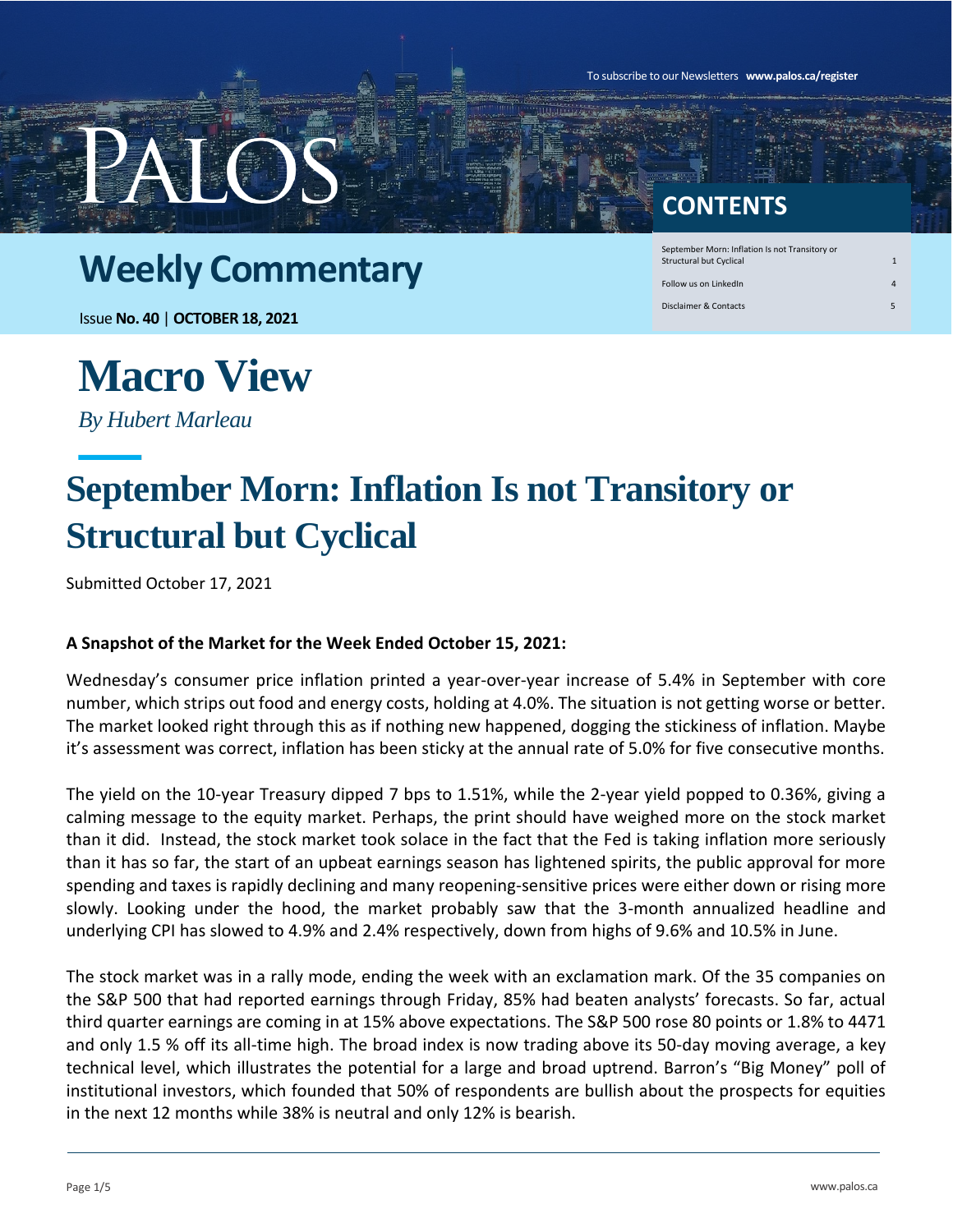

### **Macro View** cont.

*By Hubert Marleau*

There is a pattern here. Speculators buy the dips, the traders sell the highs, the retailers rotate their portfolios, while the seasoned investors watch. THE LATER ARE NOT STUPID. They know that the track record of the stock market is just too good to avoid. Ben Carlson, author of "Wealth of Common Sense" showed (1926 to 2021) that over a 20 year period the U.S. stock market had positive returns 100.0% of the time, 99.8% for 15 years, 94.9% for 10 years, 94.9 for seven years, 88.1% for 5 years, 84,2% for 3 years, 75.7% for 1 year and 63.1% for 1 month.

Although the extreme effects seem to be fading away, there is still evidence that what was believed to be entirely transitory is more persistent and broader than originally thought. On a month-by-month basis, the pandemic effect appears to be over. In fact, price pressure now appears to be cyclical. Looking at the last two year inflation, a calculation which should eliminate some of the acyclical effects of the pandemic, the annual rate would be about 3.25%. Further price increases are now expected to last for a longer period and be broader but mainly concentrated in essential items, which are highly sensitive to the whims of economic activity. The indexes for food and energy contributed for more than half of the 0.4% monthly increase. These two indices rose 0.9% and 1.3% respectively, which grossed up to a yearly increase of 7.3%. Meanwhile, exfood and energy, the producer price index rose only 0.2% m/m in September versus 0.5% overall. Energy played the starring role, rising 2.8%.

Many companies are passing on higher labour, logistic and material costs to retailers. In September, some 46% of small businesses said they planned to raise prices in the next three months, according to the National Federation of Independent Business, the most since records began in 1986. Meanwhile, the latest installment of the NY Fed's consumer expectations survey showed one and three year inflation expectations hit new highs of 5.3% and 4.2% respectively, marking the third consecutive monthly increase.

Thus, it's becoming very hard to spin narratives that price increases are solely transitory. Morgan Stanley, Goldman Sachs, Bank of America and JPM said that inflation isn't temporary. They want higher rates for obvious reasons. Given that the economy They have way too much cash as their loan-to-deposit ratio is extremely low.

Three central bankers now believe that the inflation has reached the point where the Fed should begin to withdraw some of its monetary support. Interestingly, the Fed has signaled it could dial back the bond buying program as soon as November and finish it by next July, even though there are still 4.3 million jobs missing. Let alone that Congress has not completely resolved the debt ceiling issue, the Treasury has not yet normalized its cash balances and Biden's social spending scheme is losing political appeal with startling speed.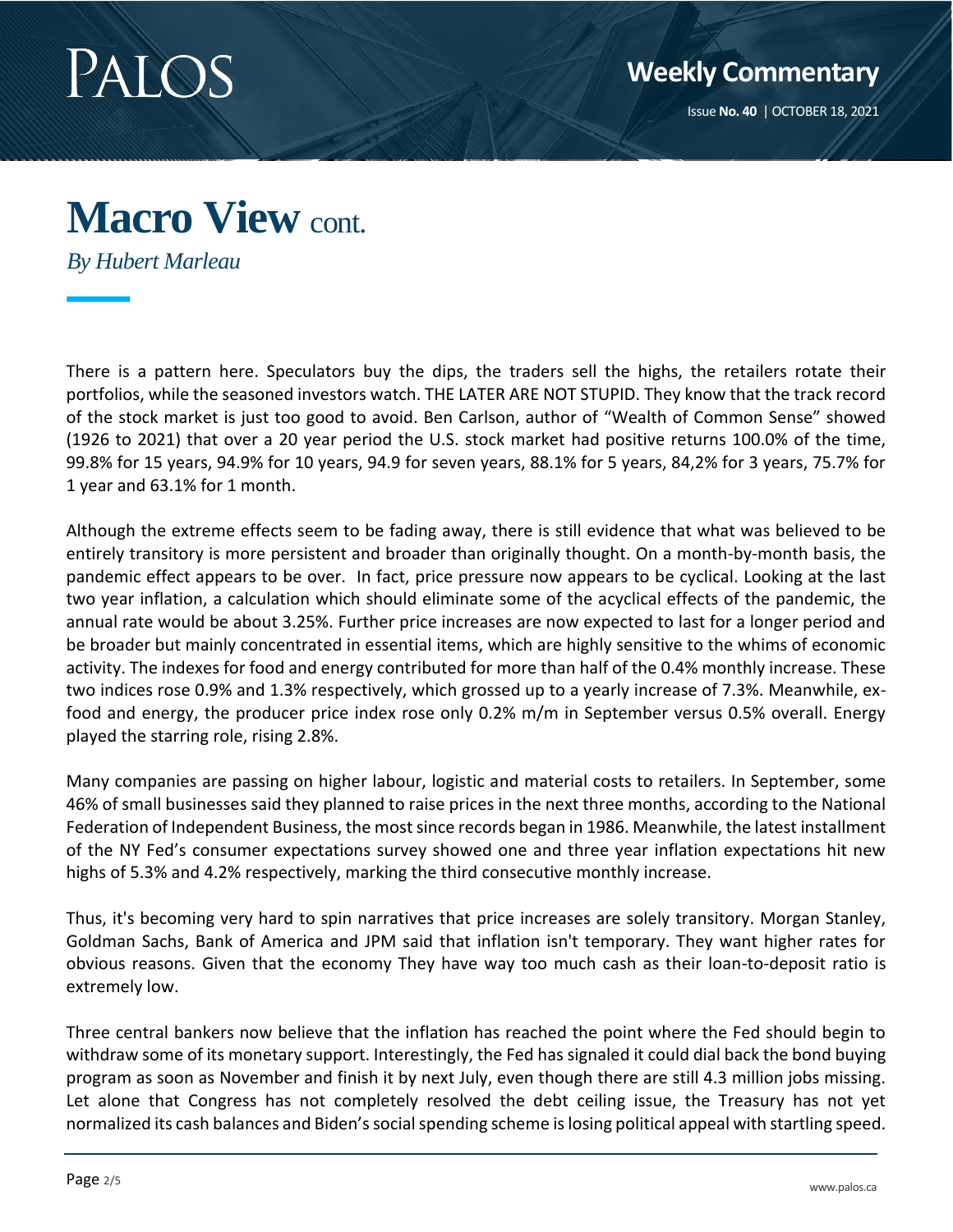

### **Macro View** cont.

*By Hubert Marleau*

The inflationary content of the Misery Index, which is the addition of the unemployment and inflation rates and the Palos Monetary Policy Index, which is the inflation rate divided by the unemployment rate less employment growth, are near record highs. It's a reality check. History and conventional theory show that under such conditions, the monetary stance needs to tighten if persistent inflation is to be avoided. The monetary authorities are aware that a big part of the recent surge in inflation is as much cyclical as it is acyclical. I'm of the opinion that the inflation base is about 2.0%, the acyclical is around 2.0% and the cyclical is roughly 1.5%.

The supply constraints are not destroying demand. They are merely delaying economic transactions from occcuring. The demand-pull scenario is about. The postponement of production and delivery of goods and services, which is caused by bottlenecks in the supply chain and labour shortage, is what is really transitory. The push-up in prices is spurring supply chain fixes while workers are learning to live with the virus. US labour force participation usually increases when wage rates start to rise to compensate for the ravage of inflation. Real average hourly earnings are down 0.8% y/y.

The cyclical rise in food and energy prices is what is holding back the economy. It's entirely possible that the price for essentials have risen enough to change the terms of trade and act as a drag on the consumption function. The Atlanta Fed's GDPNow Casting model is forecasting a 1.2% increase in real economic activity in Q3. Despite the disappointment of that number, which many forecasters view as being overly pessimistic, it remains that the economy is rolling on with hardly any chance of an imminent recession. Last week, initial jobless claims fell to 293,000, the least since the onset of the pandemic. And, there is a reason to believe that employment will keep on rising. Job openings are high and vacancies abound as the quit rate is setting records. Additionally, third quarter earnings of big money banks are telling us that activity is brisk as the economy is back on its feet and borrowers have improving credit. They reported that consumers are spending with their credit and debit cards and businesses are raising money to invest and making deals to raise efficiency. Indeed the economy is resilient. Retail sales jumped 0.7% in September and 0.8% ex-autos, handily beating consensus's expectations. This situation will probably continue because the banks have an extraordinarily low loan-to-deposit ratio and, therefore, capable to finance the remaining expansion of this business cycle.

In a tweet, Olivier Blanchard, former IMF's head economist, said: "I feel the use of stagflation is wrong. We are not seeing anything like stagflation. What we are seeing instead is very strong growth, fueled by private and public demand, hitting supply constraints, and leading to some sharp price increases. Nothing to do with stagflation".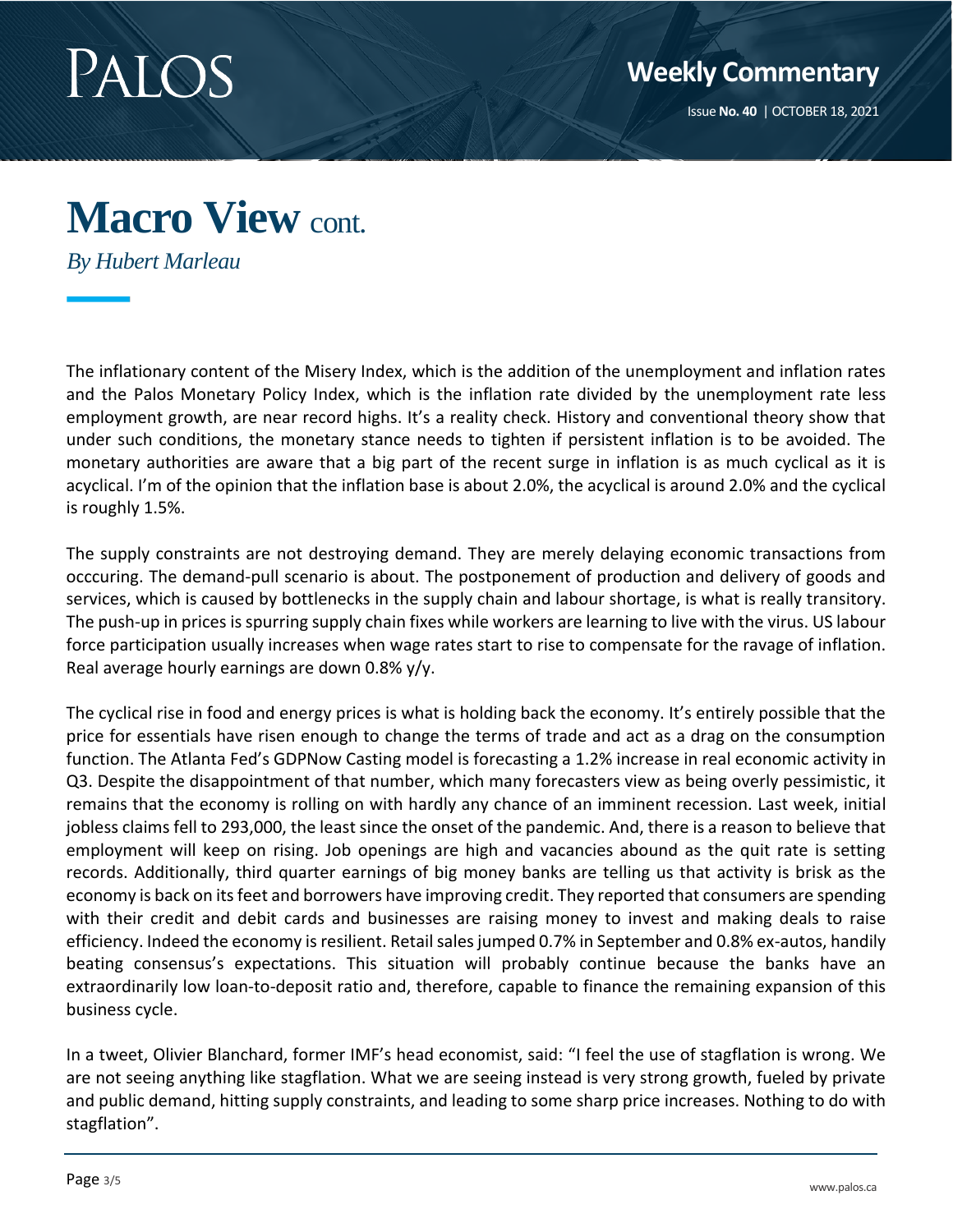

Issue **No. 40** | OCTOBER 18, 2021

## **Macro View** cont.

*By Hubert Marleau*

Predicting what the post-pandemic economic scenario will look like, is really a mug's game. My best guess is that the economy is probably heading back to what it was before the pandemic hit. The current level of real economic activity is just a tiny bit higher than it was in Q4 of 2019. At that time, the R-GDP and CPI inflation were both running at the annual rate of 3.3% and 2.3% respectively. But, assuming that cyclical forces will keep the inflation at the current annual rate of 5.5% over the next year, the five-year breakeven inflation, which is presently 2.7%, is telling us that the rate of inflation will return on average to 2.3% for the period of 2023 to 2027.

[Follow](https://www.linkedin.com/company/palos-management-inc./) us on LinkedIn: